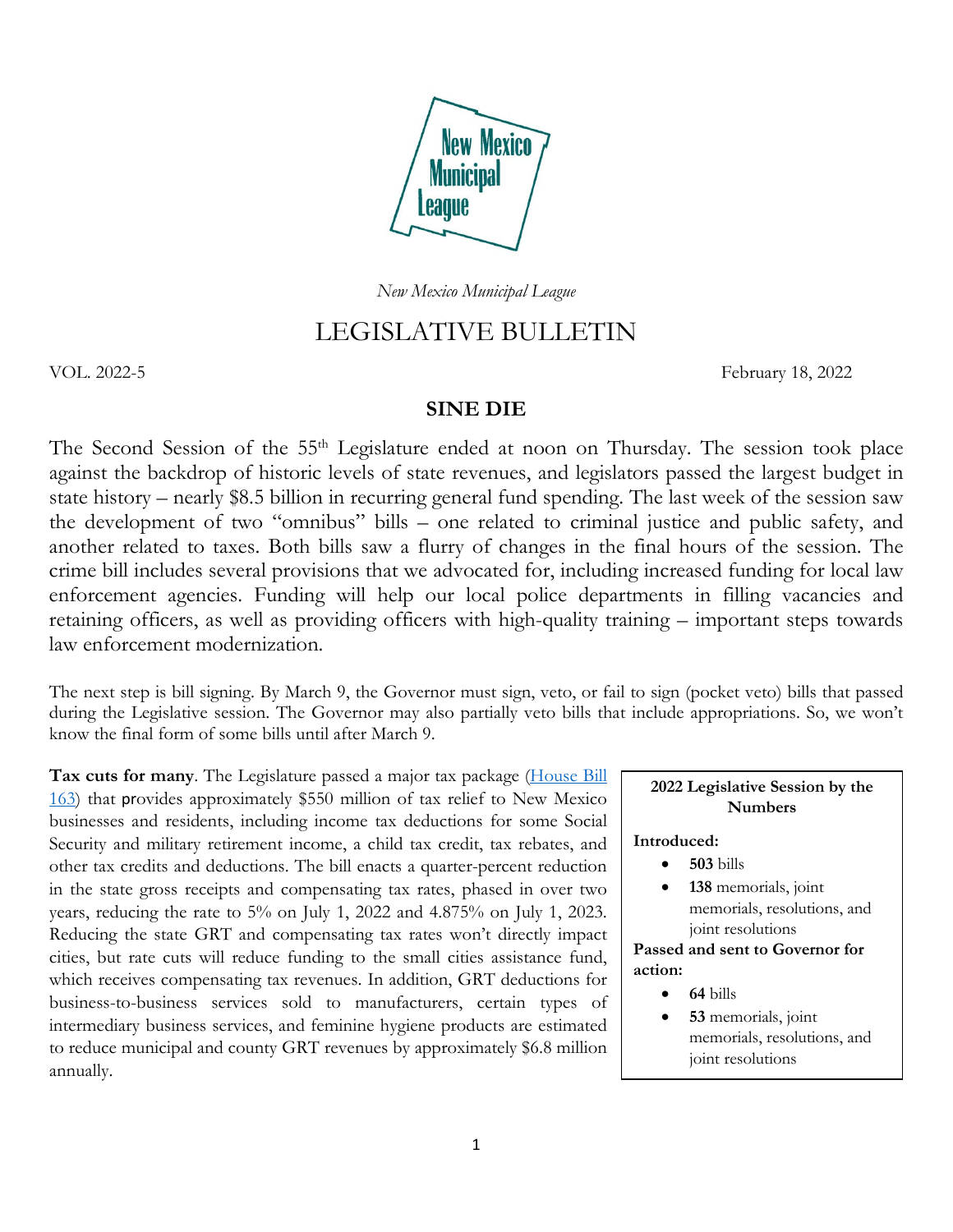Another provision of the bill that affects certain municipalities is a change to food and medical hold harmless payments. The bill exempts municipalities that did not adopt a hold harmless GRT increment by June 30, 2019 from the 100% phase-out schedule in current law. These municipalities would continue to receive hold harmless payments of 80%, 50% or 30% of the deduction amounts, based on poverty levels. The bill's [fiscal impact report](https://www.nmlegis.gov/Sessions/22%20Regular/firs/HB0163.PDF) identifies 10 cities that may be eligible for exemption from the phase-out (see page 5), and we will conduct our own analysis to determine which cities qualify.

One of our key concerns was keeping a damaging provision out of the bill that would have imposed a five-year moratorium on local GRT enactments. We viewed this as a major infringement on local governance that would limit the ability of elected officials to plan for and respond to the needs of their constituents. We were relieved that legislators removed the moratorium provision from the tax bills – in large part because of the many calls and emails they received from League members.

We will share a more detailed analysis of the bill and its impacts on municipalities after the Governor's bill signing.

**More money for police departments**. During the last week of the session, a number of crime and public safety bills were consolidated into a single omnibus bill [\(House Bill 68\)](https://www.nmlegis.gov/Legislation/Legislation?Chamber=H&LegType=B&LegNo=68&year=22). HB68 contains, among other things, provisions for increased funding for law enforcement agencies, changes to training and certification requirements and oversight, increased penalties for some crimes, and creation of programs to improve police recruitment and

retention (see sidebar for funding for municipal police departments). The bill includes two of our priority legislative proposals for this year – increasing distributions from the Law Enforcement Protection Fund to a rate of \$95,000 per department and \$1,500 per officer and increasing the death benefit for families of fallen officers from \$250,000 to \$1 million. We are especially proud that the increased death benefit will be the highest in the nation.

We are also glad that HB68 addresses police recruitment and retention. The bill creates the Law Enforcement Retention Fund to provide retention bonuses to officers at five-year intervals. Starting in

| Purpose                                            | Est. Annual Funding<br>for Municipal Police<br>Depts | <b>Funding Period</b>           |
|----------------------------------------------------|------------------------------------------------------|---------------------------------|
| <b>Increased LEPF</b><br>distributions             | $$15.5$ million                                      | Indefinite (starting in<br>FY24 |
| Death benefits                                     | \$1 million (per fallen<br>officer)                  | Indefinite (starting in<br>FY24 |
| Recruitment and<br>retention stipends <sup>1</sup> | \$10 million                                         | 5 years                         |
| Retention payments<br>for officers                 | \$1.8 million                                        | Indefinite                      |
| Training support <sup>2</sup>                      | \$1.3 million                                        | 3 years                         |

**Funding for Municipal Police Departments in HB68 and HB2**

1 Program created in HB68; funding in HB2

2 Funding in HB2

FY24, the retention fund will receive transfers of excess balances from the LEPF, which we think is a good use of this funding stream. In addition, the bill creates a program to provide recruitment and retention stipends for local law enforcement agencies, prioritizing the development of investigative capacity. House Bill 2 provides \$10 million annually for five years for this purpose, in addition to \$1.3 million annually for three years for training. We are hopeful that the funding in HB68 and HB2 for departments and officers will move the needle on filling vacancies.

**No safety net for cities.** During the session, we worked on developing solutions to address the revenue losses that a few cities suffered as a result of destination-basing sourcing. We helped to develop [Senate Bill 137,](https://www.nmlegis.gov/Legislation/Legislation?Chamber=S&LegType=B&LegNo=137&year=22) which would have provided two years of support for cities that lost revenue due to impacts of destination-based sourcing. The bill also required more data gathering to help elected officials more clearly understand the effects of destination-based sourcing – and understand the effects of other parts of the tax code. We are disappointed that SB137 did not make it through the House before the session adjourned. We will continue to work to ensure that legislators understand the need to support cities negatively affected by tax code changes – and to push for more transparency in tax reporting.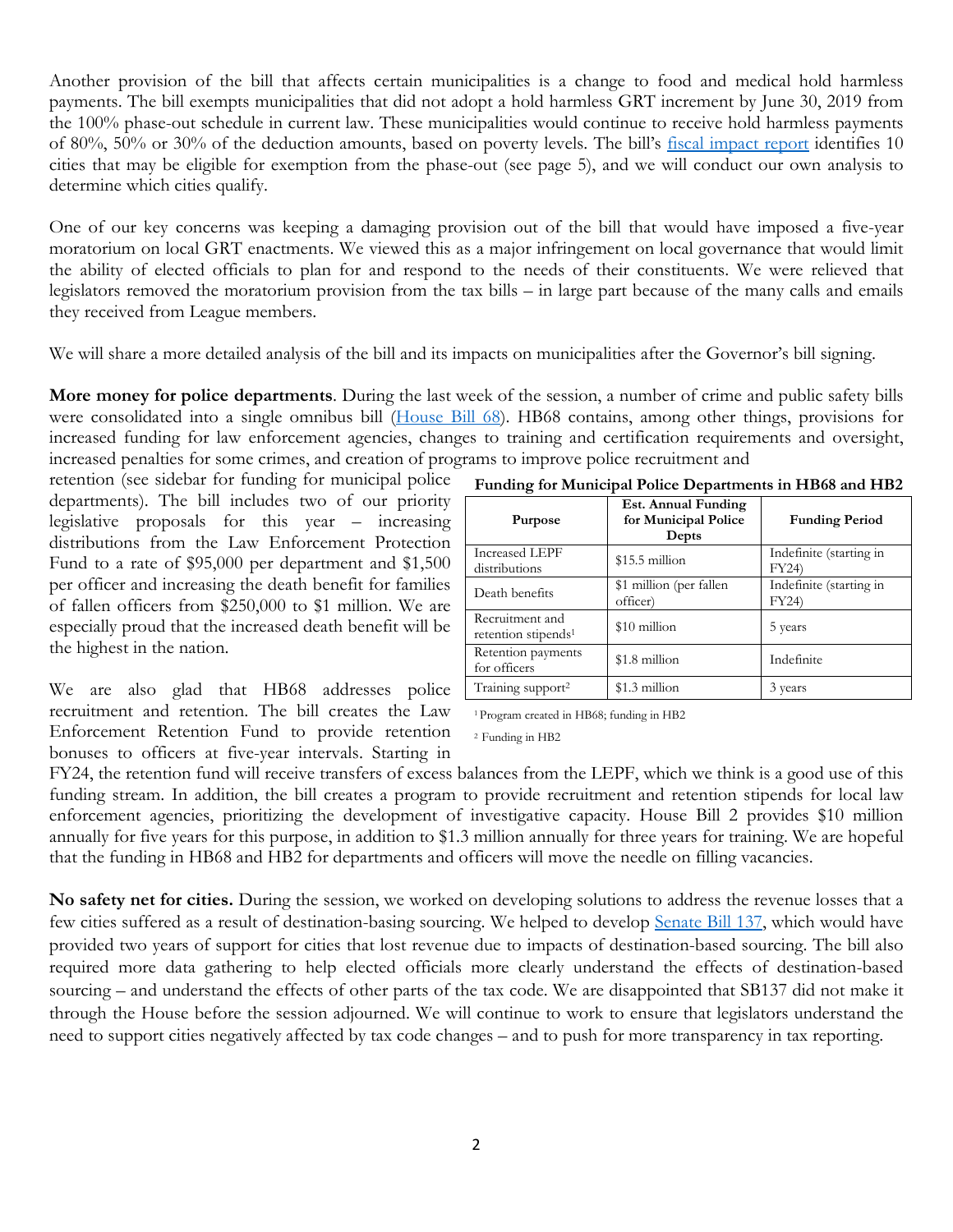# **Substantive Legislation that Passed**

• **Historic capital outlay funding**. [Senate Bill 212](https://www.nmlegis.gov/Legislation/Legislation?Chamber=S&LegType=B&LegNo=212&year=22) authorizes approximately \$828 million for capital projects – a 60% increase from the previous year's capital outlay bill – including \$681 million from severance tax bond capacity, \$30 million from general fund, and \$117 million from other state funds. The bill includes \$189 million in funding for city and county projects through the Local Government Division of the Department of Finance and Administration. *See projects under Local Government Division [here,](https://www.nmlegis.gov/Publications/Capital_Outlay/SFC%20SUB%20SB212%20BY%20AGENCY,%202022.pdf) starting at the end of page 40. To see all funded projects in your area (including projects funded through state agencies), see list of projects by county [here.](https://www.nmlegis.gov/Publications/Capital_Outlay/SFC%20SUB%20SB212%20BY%20COUNTY,%202022.pdf)*

Senate [Bill 213](https://www.nmlegis.gov/Legislation/Legislation?Chamber=S&LegType=B&LegNo=213&year=22) reauthorized almost 150 capital projects, typically to extend the time available for expenditure of project funds. *See a list of project reauthorizations [here,](https://www.nmlegis.gov/Publications/Capital_Outlay/SFC%20SUB%20SB213%20BY%20AGENCY,%202022.pdf) with city and county projects under Local Government Division.*

In addition, [House Bill 153](https://www.nmlegis.gov/Legislation/Legislation?Chamber=H&LegType=B&LegNo=153&year=22) authorized a total of \$259 million in general obligation bonds for senior citizen facilities, libraries, and higher education projects statewide. *See project list [here.](https://www.nmlegis.gov/Publications/Capital_Outlay/HB153%20GO%20Chart%20Funded%20Projects%20by%20Agency%203A%20with%20Language,%202022.pdf)*

- **Special appropriations for local governments**. Senate [Bill 48](https://www.nmlegis.gov/Legislation/Legislation?Chamber=S&LegType=B&LegNo=48&year=22) (the so-called "junior bill") includes \$50 million in special General Fund appropriations for a range of agencies and local governments. *See special nonrecurring appropriations for local projects – funded through the Local Government Division of DFA – starting on page 2 of the bill's fiscal impact [report.](https://www.nmlegis.gov/Sessions/22%20Regular/firs/SB0048.PDF)*
- **Limited changes to cannabis laws**. [Senate Bill](https://www.nmlegis.gov/Legislation/Legislation?Chamber=S&LegType=B&LegNo=100&year=22) 100 makes some changes to the Cannabis Regulation Act, Cannabis Tax Act, and other relevant laws. Changes include clarifying the process for criminal background checks, establishing minimum training requirements and sales limitation, increasing the number of plants allowed for cannabis microbusinesses, and allowing liquor license holders to also obtain cannabis licenses. Of potentially some impact to cities is a tax change that aligns cannabis excise tax with GRT by taxing at the buyer's location, rather than at the retailer's location (i.e. destination-based sourcing rules). Because most cannabis businesses are likely to be within city limits, some taxation could now shift to county locations. However, this would only apply to delivery of cannabis to buyers outside city limits, which is unlikely to constitute a substantial portion of sales, so any fiscal impact to cities is likely negligible. However, we will continue to track this issue, and other cannabis-related issues and concerns raised by our members, with potential for more substantive changes to cannabis laws during the 2023 60-day legislative session.
- **Grant support for local governments**. **[House Bill](https://www.nmlegis.gov/Legislation/Legislation?Chamber=H&LegType=B&LegNo=62&year=22) 62** creates a grant opportunity council within the Local Government Division of DFA, in part to help support local governments in identifying and applying for federal and other grants. We're glad to see more support for local governments, especially given the significant amounts of grant funding that will be available as part of the Infrastructure Investment and Jobs Act, although we were disappointed to see the removal of a \$1 million appropriation in the original bill for a matching grant fund.
- Public funds for essential services. [House Joint Resolution](https://www.nmlegis.gov/Legislation/Legislation?Chamber=H&LegType=JR&LegNo=1&year=22) 1 will amend the anti-donation clause of the New Mexico Constitution, if approved by voters, to allow for the use of state funds or resources to provide essential services, such as internet, energy, water, or wastewater services. A majority of both houses of the Legislature must approve any legislation to use funds in this way. The proposed constitutional amendment is somewhat vague, but could allow for state funds to be used to support privately-owned infrastructure projects. While we see potential benefits for communities – for example, increased funding for infrastructure projects – we also have concerns about the ambiguity of the language and potential for abuse.
- **Increased procurement code preferences**. [Senate Bill 39](https://www.nmlegis.gov/Legislation/Legislation?Chamber=S&LegType=B&LegNo=39&year=22) increases procurement preferences for resident businesses from 5% to 8% and expands the criteria to qualify for a veteran-owned preference. These changes could increase costs of contracts that are subject to the Procurement Code.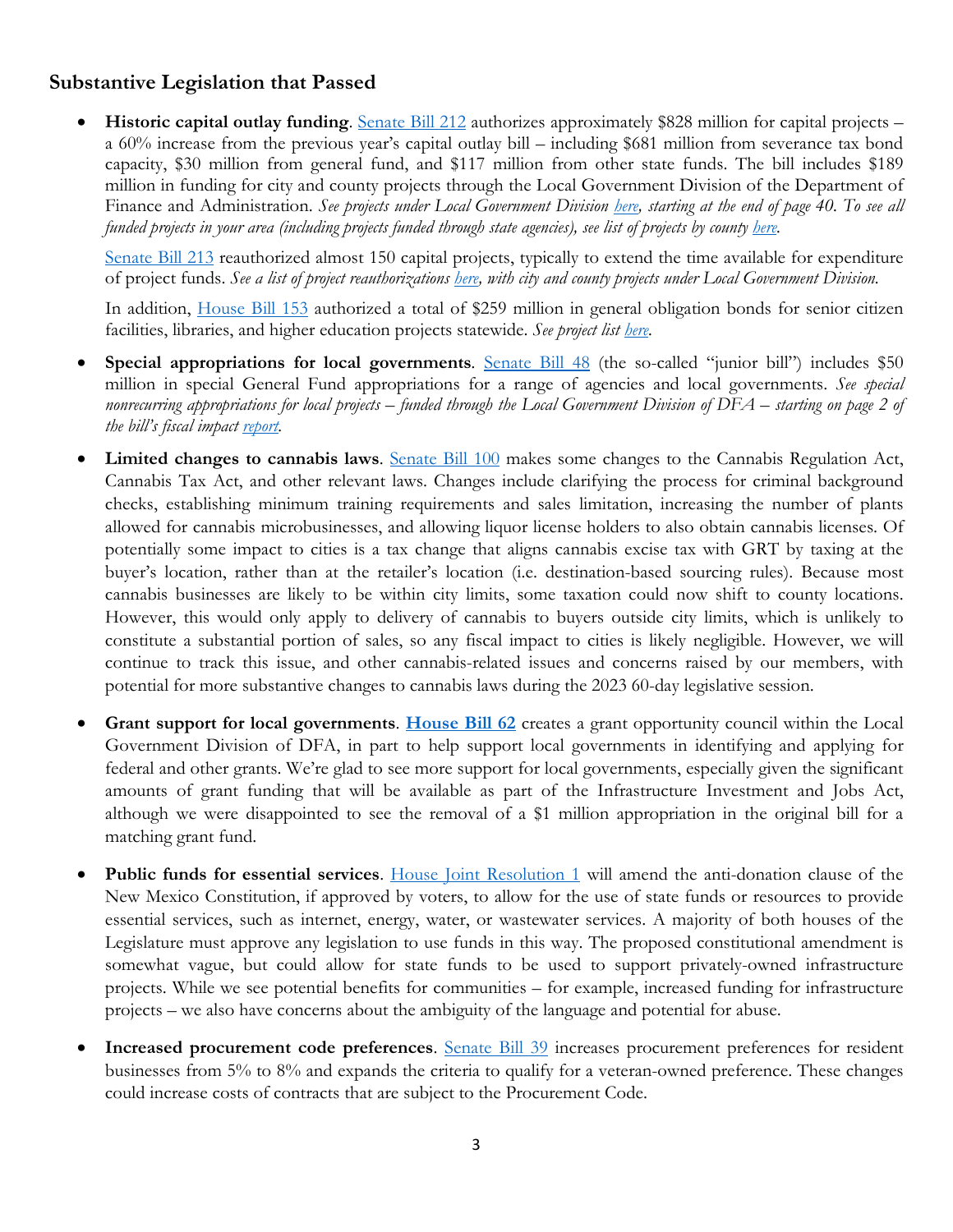# **Substantive Legislation that Did Not Pass**

- **No major voting legislation passed**. Legislators created a last-minute omnibus election bill [\(Senate Bill 144\)](https://www.nmlegis.gov/Legislation/Legislation?Chamber=S&LegType=B&LegNo=144&year=22) that incorporated provisions from other election-related bills (primarily [Senate Bill 6\)](https://www.nmlegis.gov/Legislation/Legislation?Chamber=S&LegType=B&LegNo=144&year=22). SB144 proposed many changes to the Election Code that would have made changes to voting processes and practices, including automatic voter registration at the Motor Vehicle Division, creation of a permanent absentee voter list, allowing felons to vote, and requiring training for election observers and others. While SB144 passed the Senate and House, the Senate failed to concur with changes made by the House, so the bill did not pass.
- **No Green Amendment**. The League had concerns about [House Joint Resolution 2](https://www.nmlegis.gov/Legislation/Legislation?Chamber=H&LegType=JR&LegNo=2&year=22) and Senate Joint <u>Resolution 2</u>, which proposed adding a new provision to the New Mexico Constitution – a "Green" Amendment" – guaranteeing certain rights related to a clean and healthy environment, if approved by voters. While the League is supportive of efforts to protect environmental and other rights of citizens, the proposed constitutional amendment, as worded, could have exposed municipal governments to significant liability risks, especially given that amendment violations could fall under the scope of the New Mexico Civil Rights Act. Neither resolution made it far during the legislative session.

If you have questions about any bills, please let us know. We will share another update on legislation after bill signing.

# **Thank you for all your help and support during the legislative session!**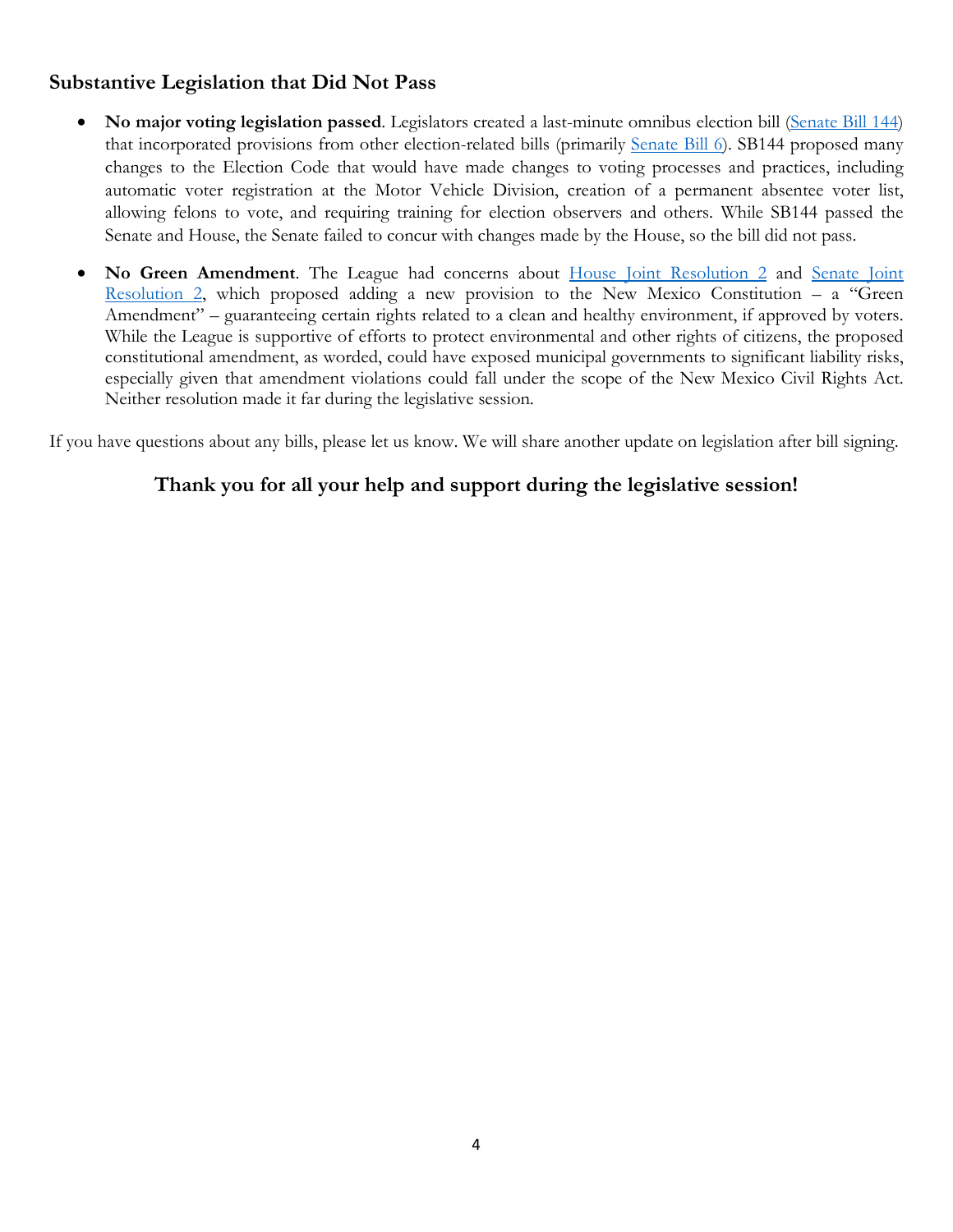# **All Relevant Legislation that Passed**

# **SM 1 PAID FAMILY AND MEDICAL LEAVE TASK FORCE** (Mimi Stewart) **Action: Signed**

Senate Memorial 1 (SM 1) calls for a task force to be convened by the Workforce Solutions Department to recommend legislation for paid family and medical leave, including the establishment of a paid family and medical leave trust fund.

## **SM 6 STUDY UNIFIED JAIL & PRISON SYSTEM** (Steven P. Neville) **Action: Signed**

Senate Memorial 6 (SM 6) calls for a task force to be convened by the New Mexico Association of Counties to study the feasibility of transitioning individual county detention centers to a unified jail and prison system.

# **HB 2 GENERAL APPROPRIATION ACT OF 2022** (Patricia A Lundstrom) **Action: Passed the Legislature**

As amended by the Senate, HAFC Committee Substitute for HB2 and HB3 appropriates \$8,466,579,900 in recurring general fund (GF) appropriations for legislative, judicial, general government, higher education and public education expenditures in FY23, and allows for about \$400 million in tax reductions. This represents a 13.9% increase from the FY22 budget and would leave a projected \$2.57 billion (30%) in the GF reserves.

# **HB 7 OPPORTUNITY ENTERPRISE ACT** (Meridith Dixon) **Action: Passed the Legislature**

House Bill 7 (HB 7) adds new material that creates the Opportunity Enterprise Act in Public Finance; authorizes the New Mexico Finance Authority to provide for and establish terms for financing, loans and leases; creates the Opportunity Enterprise Revolving Fund; transfers excess revenue to the General Fund; creates and provides powers and duties for the Opportunity Enterprise Review Board; and requires reports.

# **HB 39 GRT DEDUCTION FOR NONATHLETIC SPECIAL EVENTS** (Doreen Y Gallegos) **Action: Passed the Legislature**

House Bill 39 (HB 39) extends the deduction from gross receipts and governmental gross receipts for nonathletic special events at postsecondary educational institutions.

## **HB 42 PUBLIC PROJECT REVOLVING FUND PROJECTS** (Susan K Herrera) **Action: Passed the Legislature**

House Bill 42 (HB 42) authorizes loans for various public projects from the Public Project Revolving Fund. This bill has an emergency clause, to take effect immediately.

# **HB 52 HARM REDUCTION ACT AMENDMENTS** (Tara L. Lujan) **Action: Passed the Legislature**

Relating to health by amending the Harm Reduction Act to expand supplies or devices provided to harm reduction program participants, providing that possession of certain supplies or devices is not a violation of the Controlled Substances Act, adjusting the Department of Health and Advisory Committee Duties pertaining to the Harm Reduction Program, adjusting advisory committee membership, repealing Sections 24-2C-2 and 24=2C-6 NMSA1978 (Being laws1997, Chapter 256, Sections 2 and 6).

# **HB 62 GRANT OPPORTUNITIES COUNCIL** (Meridith Dixon) **Action: Passed the Legislature**

House Bill 62 (HB 62) creates the Grant Opportunities Council which advises the Department of Finance and Administration on grant matters and creates the Grants Matching Fund which allows grants for projects that provide services to rural and smaller communities.

# **HB 67 TECH READINESS GROSS RECEIPTS TAX CREDIT** (Christine Chandler) **Action: Passed the Legislature**

House Bill 67 (HB 67) extends the Technology Readiness Gross Receipts Tax Credit and repeals the tax credit fund.

### **HB 68 CRIMINAL CODE CHANGES** (Meridith Dixon) **Action: Passed the Legislature**

House Bill 68 (HB 68) creates the crime of criminal threat, increases the penalty for unlawful possession of a handgun by a person, prohibits the unlawful carrying of a deadly weapon in a school zone (instead of just on school premises), clarifies the penalty for receipt, transportation or possession of a firearm or destructive device by a serious violent felon, adds penalties for aggravated fleeing a law enforcement officer, provides sentence enhancements when a firearm is used in a drug deal or serious violent offense, and clarifies that a firearm used during the commission of a drug deal or serious violent offense may be seized.

### **HB 73 EDUCATIONAL RETIREES RETURNING TO WORK** (Joy Garratt) **Action: Passed the Legislature**

House Bill 73 (HB 73) amends Public Schools to allow certain retirees to return to work without a suspension of retirement benefits.

# **HB 132 INTEREST RATES FOR CERTAIN LOANS** (Susan K Herrera) **Action: Passed the Legislature**

SHPACa/Hflaaa/HB 132 relates to financial institutions. SHPACa/Hflaaa/HB 132 changes the permitted percentage rates for loans pursuant to the New Mexico Bank Installment Loan Act of 1959 and the New Mexico Small Loan Act of 1955. SHPACa/Hflaaa/HB 132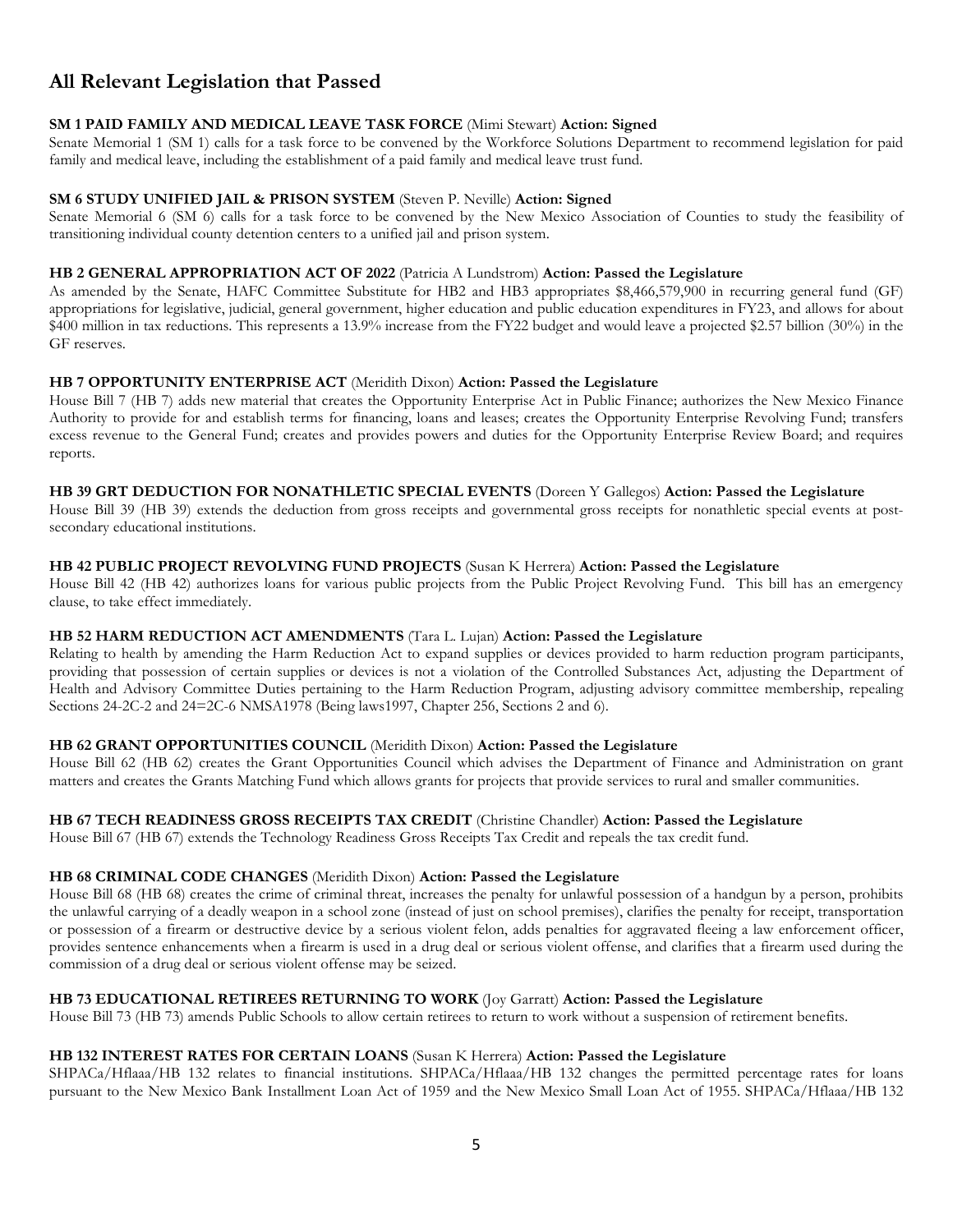requires a license for certain lenders. SHPACa/Hflaaa/HB 132 changes certain reporting requirements. SHPACa/Hflaaa/HB 132 requires notice.

#### **HB 144 COMMERCIAL DRIVER'S LICENSE REQUIREMENTS** (Angelica Rubio) **Action: Passed the Legislature**

HB 144 relates to commercial driver's licenses and aligning New Mexico commercial driver's license requirements with Federal Law while modifying and repealing and enacting Sections of the HMSA 1978.

#### **HB 153 GENERAL OBLIGATION BOND PROJECTS** (Christine Chandler) **Action: Passed the Legislature**

House Bill 153 (HB 153) issues Capital Projects General Obligation Bonds (GO Bonds) for senior citizen facilities, construction, libraries, higher education institutions, state schools, and tribal schools. HB 153 provides for a property tax levy to repay the bonds. HB 153 requires approval by voters at the 2022 General Election and declares an emergency.

#### **HB 163 TAX CHANGES** (Christine Chandler) **Action: Passed the Legislature**

House Bill 163 (HB 163) makes the following tax changes: reduces the rate of Gross Receipt (GRT) and Compensative Tax (CT) rates onequarter of a percent; provides for an increase in GRT if GRT revenue decreases; creates the one-time only Nurse Income Tax Credit; creates the Child Income Tax Credit; exempts Social Security Income; extends the New Solar Market Development Income Tax Credit; shortens the repeal date of the Sustainable Building Tax Credit; creates a GRT deduction for sales of services to manufacturers and feminine hygiene products; and defines disclosed agency for purposes of GRT. HB 163 declares an emergency.

#### **HB 171 RURAL AIR SVC. ENHANCEMENT GRANT CHANGES** (Dayan Hochman-Vigil) **Action: Passed the Legislature**

HB 171 relates to aviation by modifying the Rural Air Service Enhancement Act to broaden eligibility for rural air service enhancement grants. It increases the amount of grants and allows the Director of the Aviation Division of the Department of Transportation to extend the time frame of existing grants. The bill temporarily reserves a portion of the Rural Air Service Enhancement Fund for eligible applicants with new or expanded air routes to be used by aircraft with a capacity of not more than nine persons. HB 174 makes an appropriation.

#### **HJR 1 PUBLIC ASSISTANCE FOR HOUSEHOLD SVCS., CA** (Anthony Allison) **Action: Passed the Legislature**

House Joint Resolution 1 (HJR 1) proposes to amend Article 9, Section 14 of the NM Constitution to allow public assistance to provide funding for essential household services, upon the enactment of general implementing legislation by a majority vote of each house.

#### **HM 11 STUDY UNIFIED JAIL & PRISON SYSTEM** (Micaela L Cadena-Lara) **Action: Passed the Legislature**

House Memorial 11 (HM 11) calls for a task force to be convened by the New Mexico Association of Counties to study the feasibility of transitioning individual county detention centers to a unified jail and prison system.

### **HM 35 LAW ENFORCEMENT RECOMMENDATION TASK FORCE** (Pamelya Herndon) **Action: Passed the Legislature**

House Memorial 35 (HM 35) asks that a task force be established to recommend how to provide incentives for the retention of law enforcement officers.

### **SB 4 PREVAILING WAGE AND FRINGE BENEFIT RATES** (Katy Duhigg) **Action: Passed the Legislature**

Senate Bill 4 (SB 4) amends Minimum Wages on Public Works to specify the determination date and implementation date for prevailing wage and fringe benefit rates. SB 4 also provides an appeal will not stay the rate implementation unless modified by a final decision of the Labor and Industrial Commission or final judgment of a district court.

# **SB 17 AUTHORIZATION FOR CERTAIN WATER PROJECTS** (Stuart Ingle) **Action: Passed the Legislature**

Senate Bill 17 (SB 17) authorizes the New Mexico Finance Authority to make loans or grants from the Water Project Fund for certain water projects and declares an emergency. SB 17 declares an emergency. The NM Finance Authority Oversight Committee requested the introduction of SB 17.

### **SB 37 PUBLIC PROJECT REVOLVING FUND APPROPRIATIONS** (Nancy Rodriguez) **Action: Passed the Legislature**

Senate Bill 37 (SB 37) makes non-reverting appropriations from the Public Project Revolving Fund to the Drinking Water State Revolving Loan Fund, the Wastewater Facility Construction Loan Fund, and the Cultural Affairs Facilities Infrastructure Fund.

### **SB 39 PROCUREMENT PREFERENCES CHANGES** (Benny Shendo) **Action: Passed the Legislature**

Hfsub1/SB 39: House floor substitute one for Senate Bill relates to procurement. Hfsub1/SB 39 increases the preference for New Mexico resident businesses and contractors. Hfsub1/SB 39 eliminates the time limitation for special preferences for New Mexico resident veteran businesses and resident veteran contractors. Hfsub1/SB 39 provides for a preference for New Mexico Native American resident and resident veteran businesses and contractors.

### **SB 48 GEN APPROPRIATIONS AND AUTH EXPENDITURES** (George K Munoz) **Action: Passed the Legislature**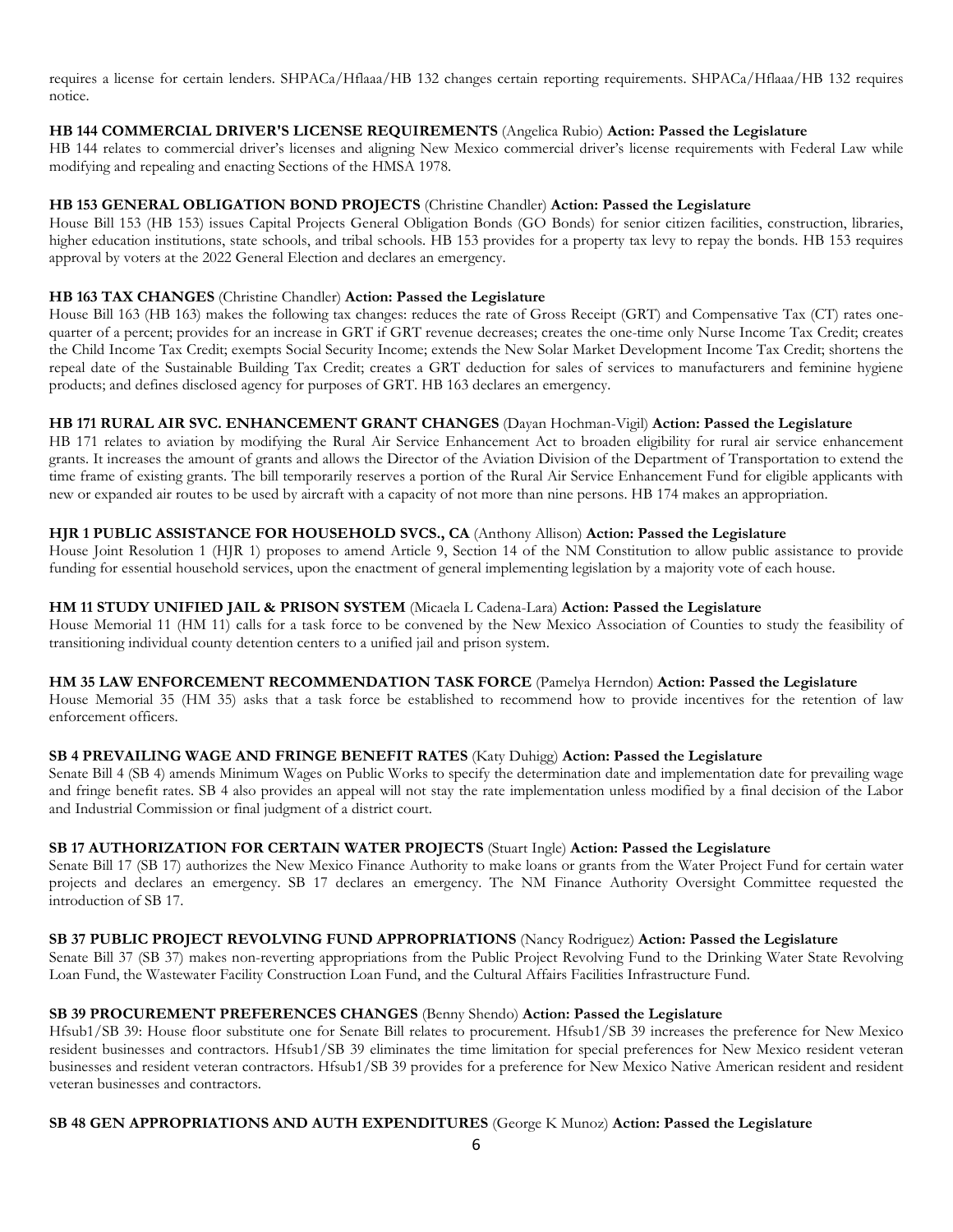SFC Committee Substitute for SB48 ('Junior') as amended by HAFC makes \$50.4 million in member-designated General Fund appropriations to State departments, agencies, boards & commissions, the judiciary and courts, public education, higher education, and local governments. It includes \$25.2 million in one-time appropriations for expenditure in FY22 and FY23, and \$25.2 million in recurring budget appropriations for FY23.

#### **SB 134 NM HOUSING TRUST FUND** (Nancy Rodriguez) **Action: Passed the Legislature**

Senate Bill 134 (SB 134) relates to public finance. SB 134 allocates severance tax bonding capacity to the New Mexico Housing Trust Fund. SB 134 authorizes severance tax bonds. SB 134 requires certain reversions to the Severance Tax Bonding Fund. SB 134 requires the New Mexico Mortgage Finance Authority to prioritize expending or encumbering certain balances in the New Mexico Housing Trust Fund.

#### **SB 138 MEDICAL & HEALTH CARE GROSS RECEIPTS** (Gay G. Kernan) **Action: Passed the Legislature**

Senate Bill 138 (SB 138) provides that receipts from a Medicare administrative contractor qualify for a Gross Receipts Tax (GRT) deduction for certain services.

#### **SB 212 CAPITAL OUTLAY PROJECTS** (Nancy Rodriguez) **Action: Passed the Legislature**

Senate Bill 212 (SB 212) authorizes conditions and issue of Severance Tax Bonds for capital projects in the amount of \$287,251,821. SB 212 also authorizes expenditures from other state funds and balances in the amount of \$111,426,500, makes appropriations, and declares an emergency. Projects authorized total \$398,678,321.

#### **SB 213 CAPITAL PROJECT REAUTHORIZATIONS** (Nancy Rodriguez) **Action: Passed the Legislature**

Senate Bill 213 (SB 213) makes changes to prior year Severance Tax Bonds projects including reauthorizing, reappropriating, expanding or changing projects, extending project periods, and changing agencies. SB 213 declares an emergency.